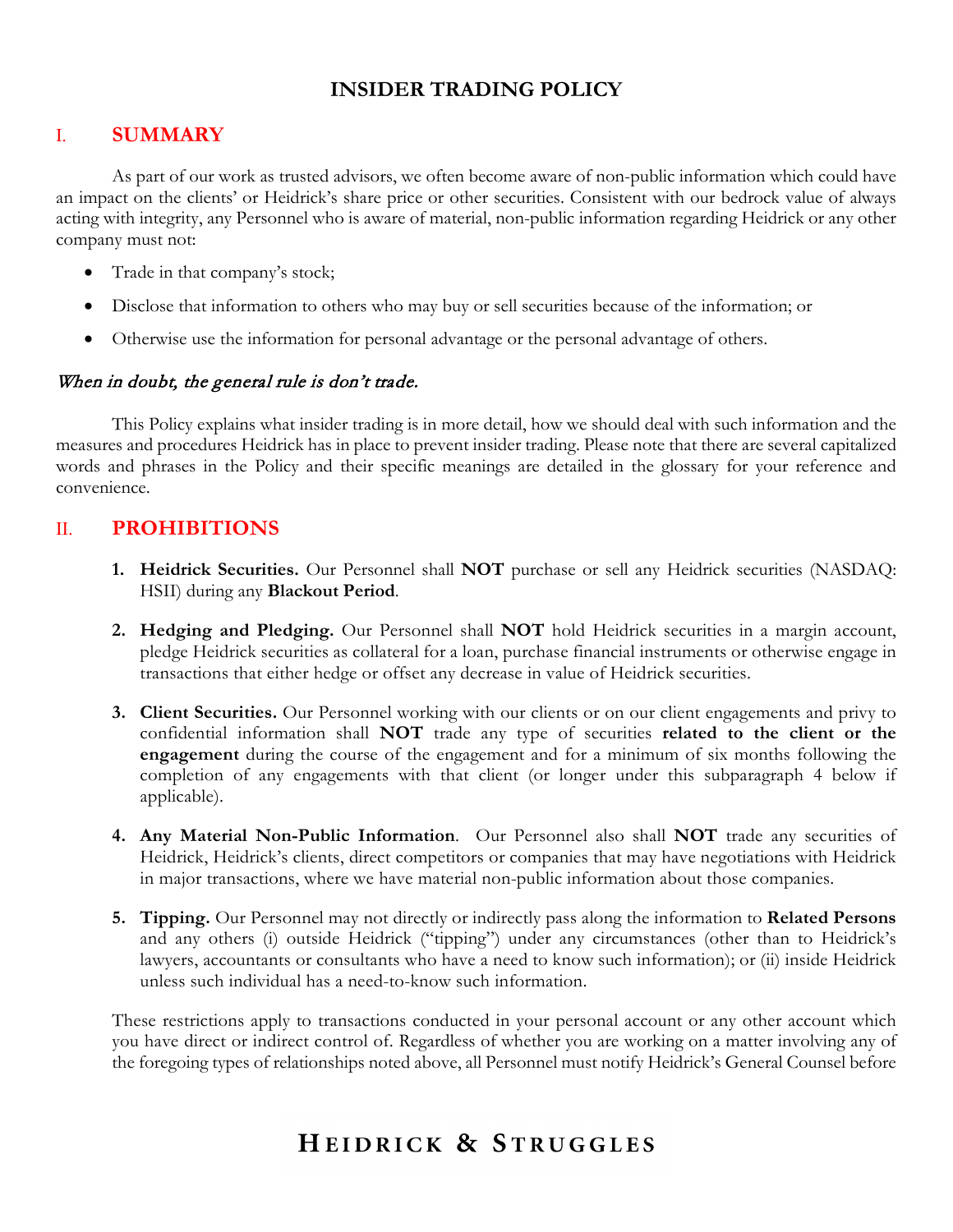taking a **Material Position** in the securities, or becoming a member of the board of directors, of such a company.

## III. **WHO MUST FOLLOW THIS POLICY**

This Policy applies to all Heidrick Personnel globally (including our employees, officers and directors) both during their time with the firm and after, until such time as 1) the minimum time-based prohibitions for trading in client securities in this Policy expire; 2) the individual is no longer aware of the relevant material non-public information obtained prior to the cessation of employment; or 3) such information is publicly disclosed or is no longer material.. Our Personnel are privy to a great deal of information due to our role as trusted advisors, and as Insiders under this Policy must act with the highest integrity.

## IV. **PROCEDURES PREVENTING INSIDER TRADING**

Heidrick has established – and will maintain and enforce - the following procedures, to prevent insider trading. Personnel are required to follow these procedures:

#### **a. Pre-Clearance of All Trades by All Officers and Directors**

Our integrity and reputation come first. To prevent inadvertent violations of this Policy or applicable laws, and to avoid even the appearance of wrongdoing, all transactions in Heidrick securities by officers and directors must receive written permission from Heidrick's General Counsel (or his/her nominee) before engaging in any transaction (referred to as "pre-clearance"). The pre-clearance request form is available on Gateway. Pre-clearance of a transaction is valid for a 72-hour period. If the transaction order is not placed within that 72-hour period, pre-clearance of the transaction must be re-requested. If preclearance is denied, the person requesting such pre-clearance must keep the fact of that denial confidential as it could result in an unintended distribution of information about a pending material event.

These trading restrictions do not apply to transactions under a pre-existing written plan, contract, instruction, or arrangement under Rule 10b5-1 under the Securities Exchange Act of 1934 (an "Approved 10b5-1 Plan") that: (i) has been reviewed and approved at least one month in advance of any trades under that Approved 10b5-1 Plan by the General Counsel (or, if revised or amended, such revisions or amendments have been reviewed and approved by the General Counsel at least one month in advance of any subsequent trades); (ii) was entered into in good faith by the Personnel at a time when the Personnel was not in possession of material non-public information about the Company; and (iii) gives a third party the discretionary authority to execute such purchases and sales, outside the control of the Personnel, so long as such third party does not possess any material non-public information about the Company; or explicitly specifies the security or securities to be purchased or sold, the number of shares, the prices and/or dates of transactions, or other formula(s) describing such transactions. The Rule 10b5-1 preclearance request form is available upon request.

#### **b. Inquiries for Information Relating to Heidrick**

*Inquiries from Third Parties.* Inquiries from third parties, such as news media or industry analysts about the Heidrick should always be directed to the Investor Relations Department. The Company's Investor Relations Department contact information can be located at [https://heidrick.com/About/Investor-](https://heidrick.com/About/Investor-Relations)[Relations.](https://heidrick.com/About/Investor-Relations)

#### **c. Revisions to this Policy**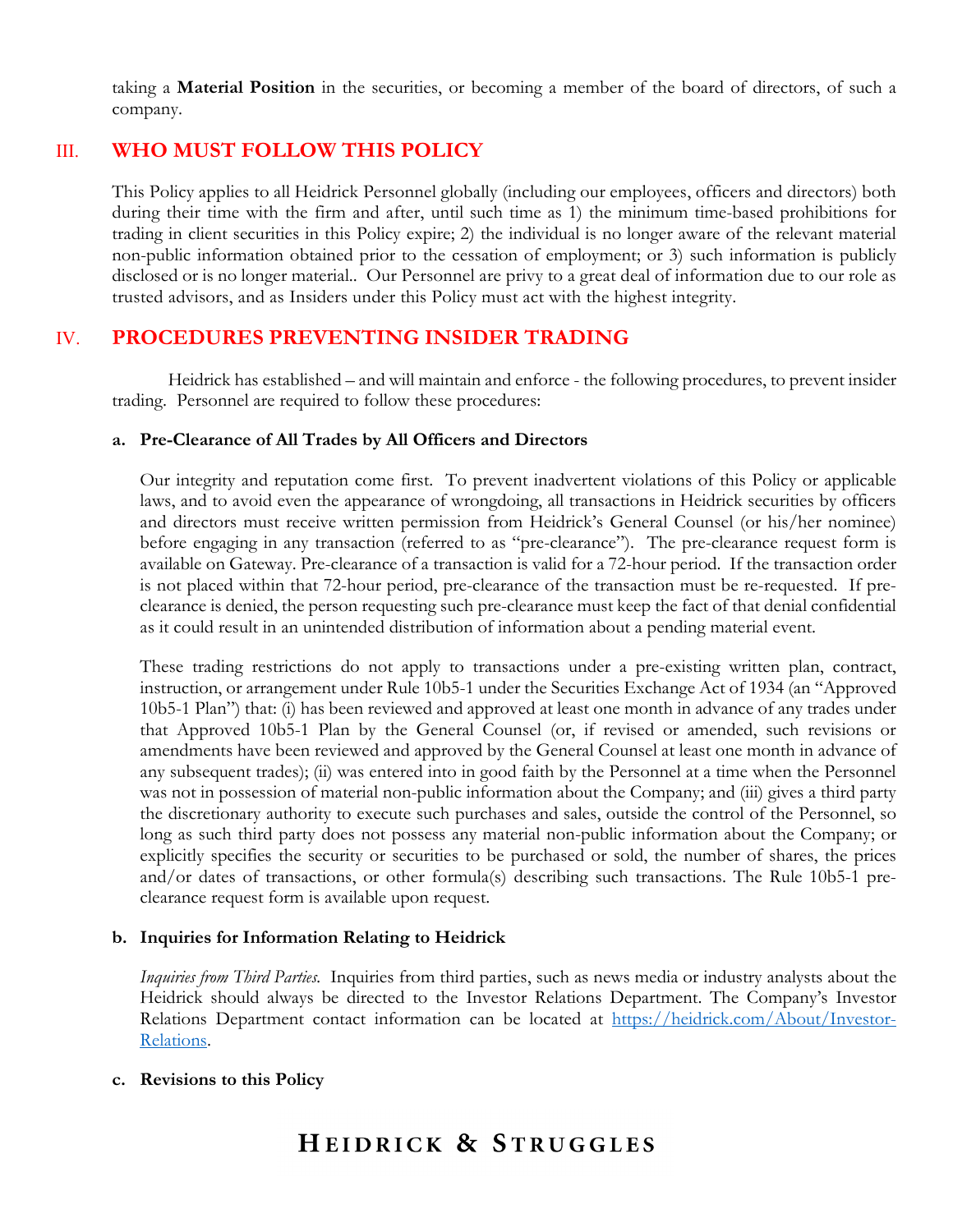Heidrick may change the terms of this Policy from time to time to respond to developments in law and practice and will take reasonable steps to inform all affected persons of any material change to this Policy. If you have any questions about this Policy, please contact the Legal Department at [legaldepartment@heidrick.com.](mailto:legaldepartment@heidrick.com) You should note, however, that you are ultimately responsible for conforming your actions to the requirements of the insider trading laws and this Policy.

## V. **COMPLIANCE**

Any Personnel who fails to comply with this Policy will be subject to disciplinary action, including the termination of employment. Insider-trading violations are not limited to trading or tipping by our Personnel. Persons other than our Personnel also can be liable for insider trading, including those who trade on material, non-public information tipped to them or individuals who trade on material, non-public information that has been misappropriated.

In addition, penalties for trading on or tipping material, non-public information can greatly exceed any profits made or losses avoided for the individuals engaging in such unlawful conduct. The Securities and Exchange Commission ("SEC"), Financial Industry Regulatory Authority ("FINRA") and Department of Justice ("DOJ") have made the civil and criminal prosecution of insider trading violations a top priority. Enforcement remedies available to the government or private plaintiffs under the federal securities laws include criminal and civil penalties as well as SEC administrative sanctions.

## VI. **SCENARIOS**

**Q. I am working on a search and have found out that the client is going to acquire one of its competitors. I want to trade stock in the company it is acquiring, when am I allowed to do so?**

A. Once the acquisition becomes known to the public then you are able to trade.

**Q. My fund manager deals with investing my stock and I have little involvement in this. If I become aware of material non-public information, do I need to say anything to my fund manager and if so, what am I allowed to say?**

A. It is better not to be invested in a client or candidate company to prevent any possibility of risk, particularly in situations where we may become aware of potential movements within the organization. We suggest discussing with your fund manager the need for approval prior to any stock purchase taking place.

#### **Q. I am currently doing a CEO search and once placed, the intention is for the CEO to do a complete overhaul of for the future strategy of the company. Recently, the fact that the CEO was being replaced was reported in the news. Is this still material non-public information?**

A. The information reported in the news is now public information, however you may still be privy to material non-public information about the company.

#### **Q. A friend at a dinner party last weekend recommended I buy stock in a company he's currently assisting in the acquisition of. The deal is about to close anyway and I didn't receive this information through Heidrick so is it acceptable to trade stock about this company?**

A. This would still be deemed as tipping. Material non-public information can be received through any form of communication including inappropriate conversations at social or business gatherings.

## HEIDRICK & STRUGGLES